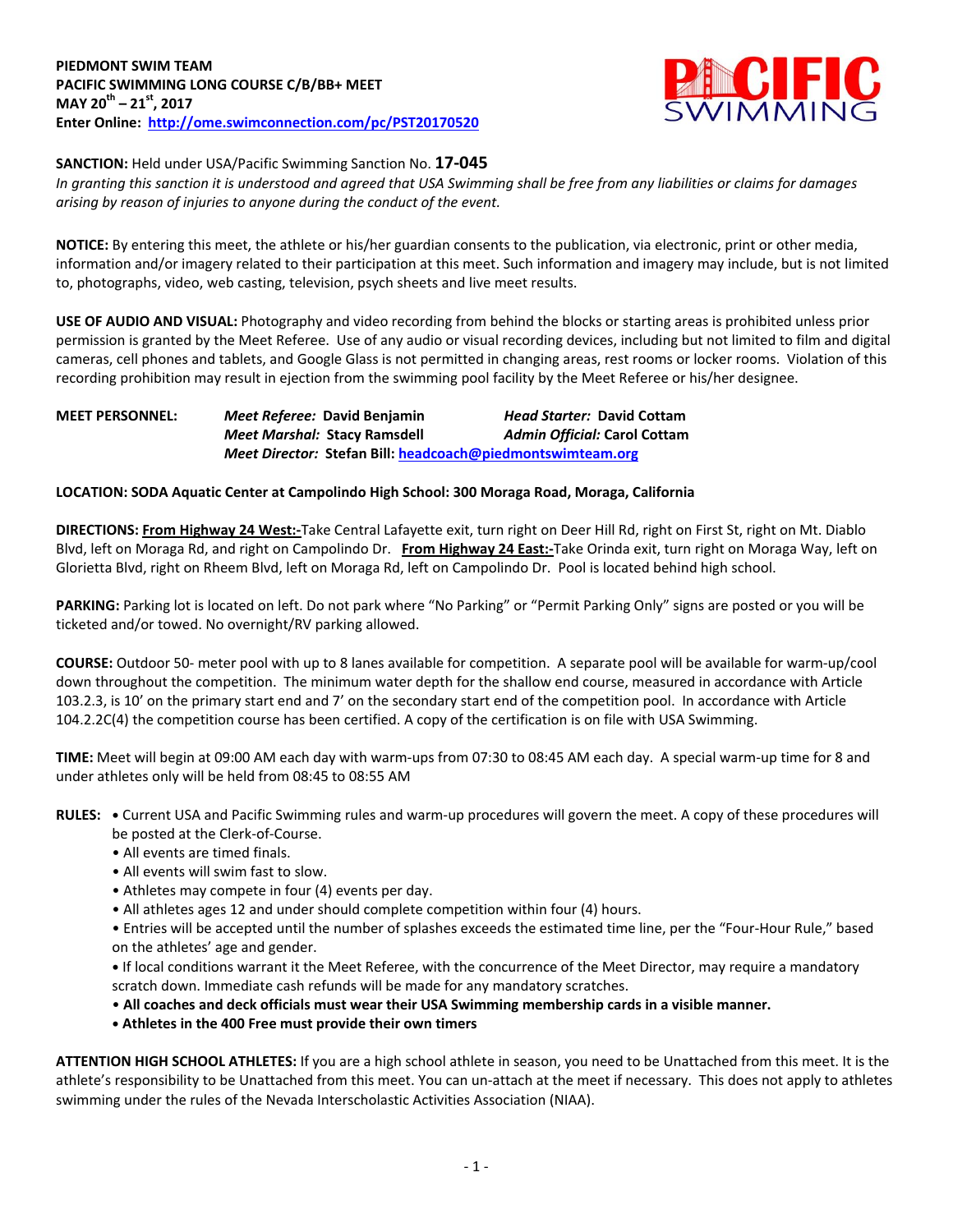**UNACCOMPANIED ATHLETES:** Any USA-S athlete-member competing at the meet must be accompanied by a USA Swimming member-coach for the purposes of athlete supervision during warm-up, competition and warm-down. If a coach-member of the athlete's USA-S Club does not attend the meet to serve in said supervisory capacity, it is the responsibility of the athlete or the athlete's legal guardian to arrange for supervision by a USA-S member-coach. The Meet Director or Meet Referee may assist the athlete in making arrangements for such supervision; however, it is recommended that such arrangements be made in advance of the meet by the athlete's USA-S Club Member-Coach.

**RACING STARTS:** Athletes must be certified by a USA-S member-coach as being proficient in performing a racing start, or must start the race in the water. It is the responsibility of the athlete or the athlete's legal guardian to ensure compliance with this requirement.

**RESTRICTIONS:** • Smoking and the use of other tobacco products is prohibited on the pool deck, in the locker rooms, in spectator seating, on standing areas and in all areas used by athletes, during the meet and during warm-up periods.

- Sale and use of alcoholic beverages is prohibited in all areas of the meet venue.
- No glass containers are allowed in the meet venue.
- No propane heater is permitted except for snack bar/meet operations.
- All shelters must be properly secured.
- Changing into or out of swimsuits other than in locker rooms or other designated areas is prohibited.

• Destructive devices, to include but not limited to, explosive devices and equipment, firearms (open or concealed), blades, knives, mace, stun guns and blunt objects are strictly prohibited in the swimming facility and its surrounding areas. If observed, the Meet Referee or his/her designee may ask that these devices be stored safely away from the public or removed from the facility. Noncompliance may result in the reporting to law enforcement authorities and ejection from the facility. Law enforcement officers (LEO) are exempt per applicable laws.

 Operation of a drone, or any other flying apparatus, is prohibited over the venue (pools, athlete/coach areas, spectator areas and open ceiling locker rooms) any time athletes, coaches, officials and/or spectators are present.

• **Coaches, Parents and Siblings may not use the pool**

**ELIGIBILITY:** • Athletes must be current members of USA-S and enter their name and registration number on the meet entry card as they are shown on their Registration Card. If this is not done, it may be difficult to match the athlete with the registration and times database. The meet host will check all athlete registrations against the SWIMS database and if not found to be registered, the Meet Director shall accept the registration at the meet (a \$10 surcharge will be added to the regular registration fee). Duplicate registrations will be refunded by mail.

• Athletes in the "BB" Division must have met at least USA Swimming Motivational "BB" minimum time standard. Athletes in the "B" Division must have met at least the listed "B" minimum time standard. All entry times slower than the listed "B" time standard will be in the "C" Division. For 8&U athletes, Pacific (PC) "A" and "B" standards will be used.

• Entries with **"NO TIME" will be REJECTED**.

• Entry times submitted for this meet will be checked against a computer database and may be changed in accordance with Pacific Swimming Entry Time Verification Procedures.

- Disabled athletes are welcome to attend this meet and should contact the Meet Director or Meet Referee regarding any special accommodations on entry times and seeding per Pacific Swimming policy.
- Athletes 19 years of age and over may compete in the meet for time only, no awards. Such swimmers must have met standards for the 17-18 age group.
- The athlete's age will be the age of the athlete on the first day of the meet.

**ENTRY PRIORITY:** Meet entries will not be accepted any earlier than *April 15th, 2017.* Entries from members of "year round" Zone 2 clubs postmarked or entered online by 11:59 PM on *April 22nd, 2017* will be given 1st priority acceptance. Entries from members of all Zone 2 clubs (year round and seasonal) postmarked or entered online between 12:00 AM *April 22nd, 2017* and 11:59 PM *April 29th ,*  2017 will be given 2<sup>nd</sup> priority acceptance. All entries from Zone 2, all other Pacific LSC Zones and other LSC's, either postmarked, entered online, or hand delivered by the entry deadline will be considered in the order that they were received.

# **\*\* NOTE: Athletes who falsify their entry form by listing a club to which they are not legitimately associated will be rejected from the meet. Further, entry fees will not be refunded and they may be referred to the Pacific Swimming Review Committee for disciplinary action.**

**ENTRY FEES:** \$4.00 per event plus a \$10.00 participation fee per athlete. Entries will be rejected if payment is not sent at time of request. No refunds will be made, except mandatory scratch downs.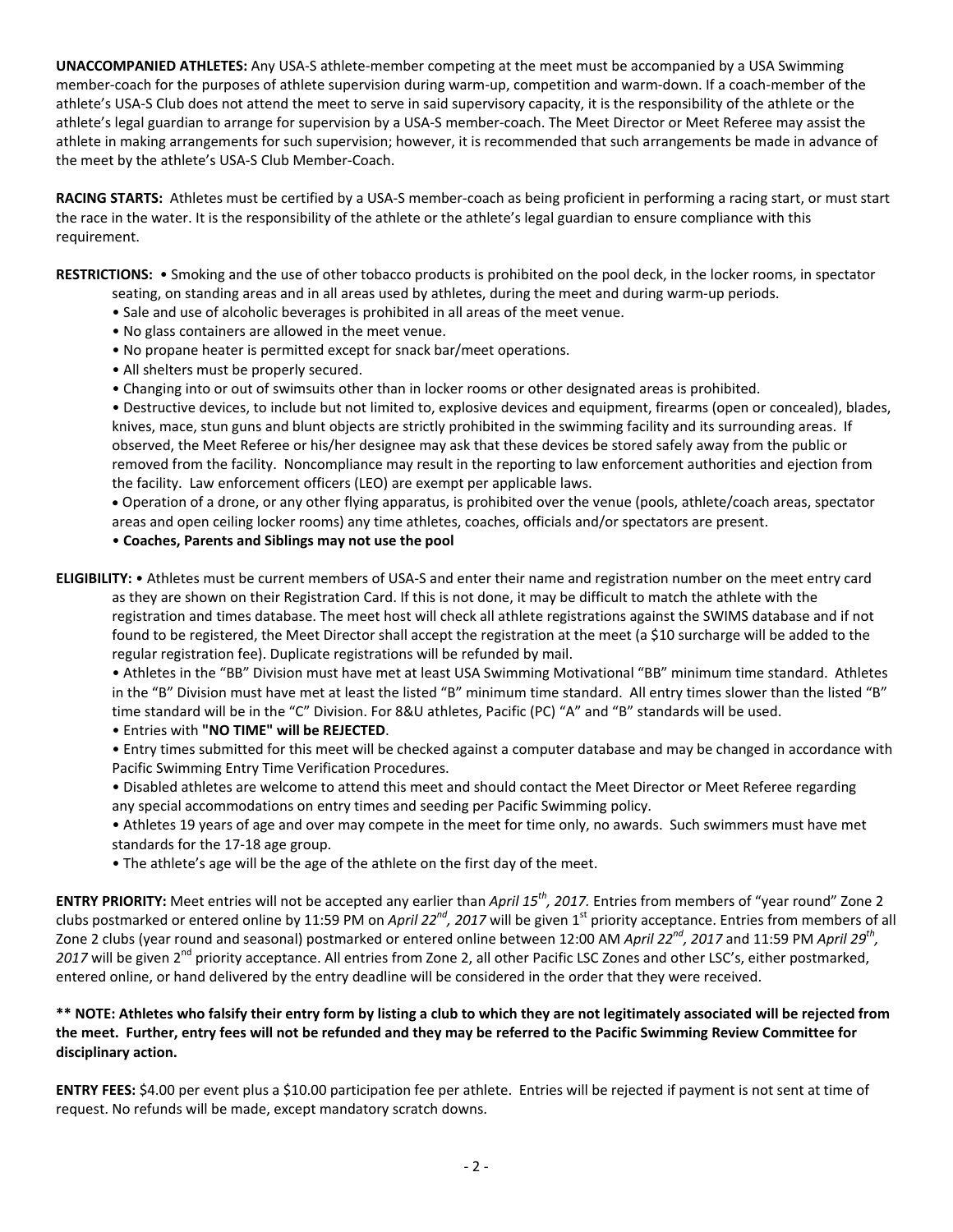**ONLINE ENTRIES:** To enter online go to **<http://ome.swimconnection.com/pc/PST20170510>** to receive an immediate entry confirmation. This method requires payment by credit card. Swim Connection, LLC charges a processing fee for this service, equal to \$1 per athlete plus 5% of the total Entry Fees. Please note that the processing fee is a separate fee from the Entry Fees. If you do not wish to pay the processing fee, enter the meet using a mail entry. **Entering online is a convenience, is completely voluntary, and is in no way required or expected of an athlete by Pacific Swimming.** Online entries will be accepted through Wednesday, **May 10th , 2017**, or until the meet has reached capacity, whichever comes first.

**MAILED OR HAND DELIVERED ENTRIES**: Entries must be on the attached consolidated entry form. Forms must be filled out completely and printed clearly with athlete's best time. Entries must be postmarked by midnight, Monday, **May 8th, 2017** or hand delivered by 6:30 p.m. Wednesday, **May 10th, 2017**. No late entries will be accepted. Requests for confirmation of receipt of entries should include a self-addressed envelope.

### **Make check payable to**: **Piedmont Swim Team Mail/Hand entries to**: **Stefan Bill, 3900 Harrison Street, Apt 202, Oakland, CA 94611**

**CHECK-IN:** The meet will be deck seeded. Athletes must check-in at the Clerk-of-Course. No event shall be closed more than 30 minutes before the scheduled start of the session. Close of check-in for all individual events shall be no more than 60 minutes before the estimated time of the start of the first heat of the event. Athletes who do not check in will not be seeded and will not be allowed to compete in that event.

**SCRATCHES:** Any athletes not reporting for or competing in an individual timed final event that they have checked in for shall not be penalized.

**AWARDS:** First through eighth places in each division (C, B & BB+) will be awarded for the 9-10, 11-12, 13-14, **15-18** age groups. First through eighth place in each division (PC-C, PC-B, and PC-A) will be awarded for the 8 & Under age group. All athletes achieving an A time for the first time will be awarded a standard A medal, regardless of place achieved in the event. No awards will be given for athletes 19 years of age and older. Note: Individual awards must be picked up at the meet. We will not mail or distribute awards after the meet.

**ADMISSION:** Free. A 2 DAY program will be available for a reasonable cost.

**SNACK BAR & HOSPITALITY:** A snack bar will be available throughout the competition. Coaches and working deck officials will be provided lunch and refreshment/snacks throughout the competition. Hospitality will serve refreshments to timers and volunteers.

**MISCELLANEOUS:** No overnight parking is allowed. Facilities will not be provided after meet hours. **Facility will open at 7am on Saturday, May 20th for canopy set up.** 

**MINIMUM OFFICIALS:** The Meet Referee shall conduct an inventory of Officials and shall compare the number of athletes entered against the number of Officials that worked representing each club per day of the meet. Those clubs who have not provided sufficient Officials in a day of the meet, in accordance with the table below, will be fined \$100 per missing Official per day.

| Club athlete entered in session | Trained and carded officials requested |
|---------------------------------|----------------------------------------|
| $1 - 10$                        |                                        |
| $11 - 25$                       |                                        |
| $26 - 50$                       |                                        |
| $51 - 75$                       |                                        |
| 76-100                          |                                        |
| Every 20 Athletes over 100      |                                        |

#### **EVENT SUMMARY**

|          | <b>SATURDAY</b> |            |                | <b>SUNDAY</b> |           |           |                |  |  |
|----------|-----------------|------------|----------------|---------------|-----------|-----------|----------------|--|--|
| 8 & UN   | $9-10$          | $11 - 12$  | 13-18          | 8 & UN        | $9 - 10$  | $11 - 12$ | $13 - 18$      |  |  |
| 100 Free | 100 Free        | 100 Free   | 200 IM         | 50 Breast     | 50 Breast | 200 IM    | 200 Breast     |  |  |
| 50 Back  | 50 Back         | 50 Back    | 200 Back       | 50 Free       | 50 Free   | 50 Breast | 50 Free        |  |  |
| 50 Fly   | 100 Breast      | 200 Breast | 100 Breast     | 100 Back      | $100$ Fly | 50 Free   | <b>200 Fly</b> |  |  |
|          | 50 Flv          | 50 Flv     | <b>100 Flv</b> |               | 100 Back  | $100$ Fly | 100 Back       |  |  |
|          | 400 Free        | 400 Free   | 100 Free       |               |           | 100 Back  | 400 Free       |  |  |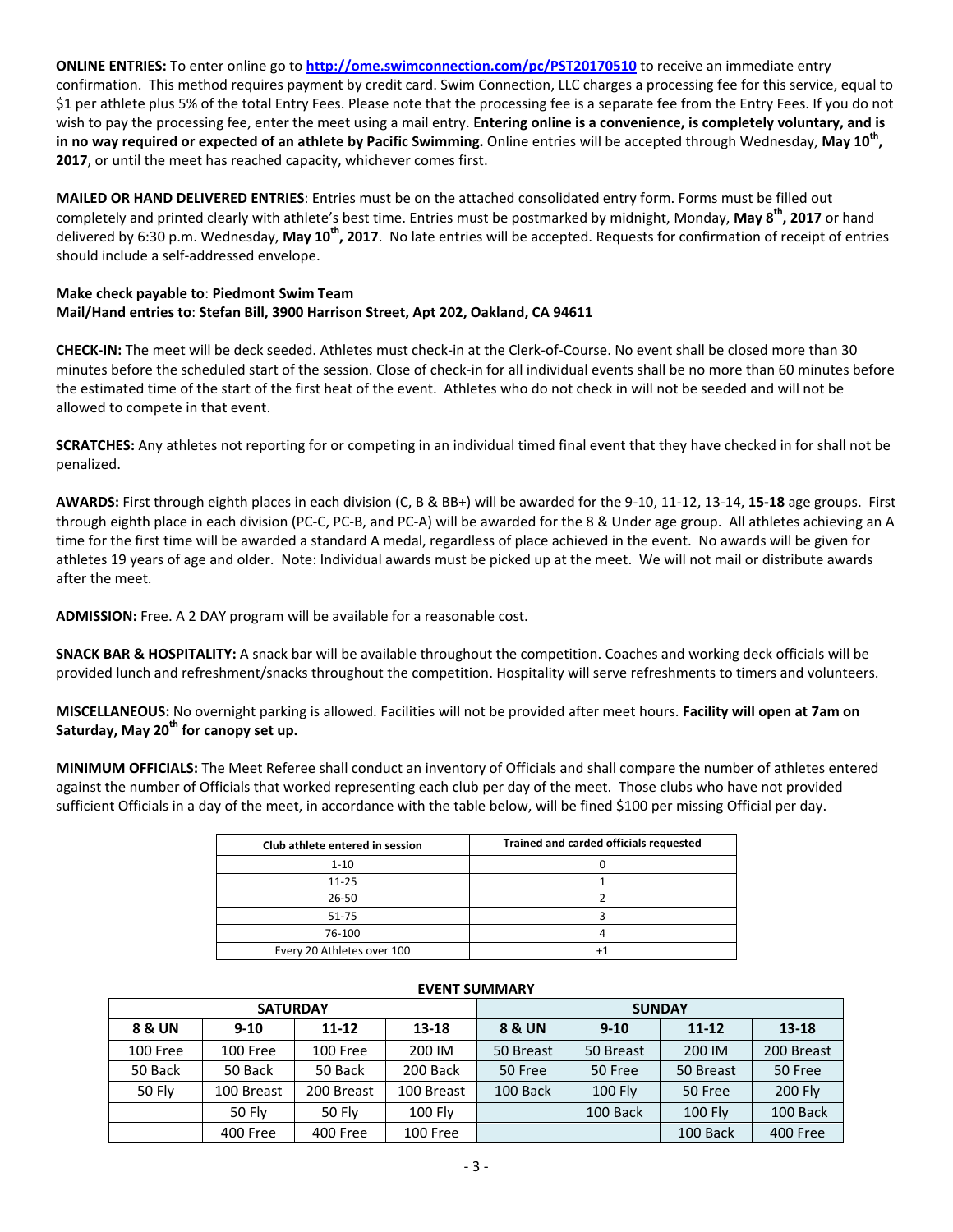|                | Saturday, May 20 <sup>th</sup> |                |               | Sunday, May 21st |
|----------------|--------------------------------|----------------|---------------|------------------|
| <b>EVENT#</b>  | <b>EVENT</b>                   | <b>EVENT#</b>  | <b>EVENT#</b> | <b>EVENT</b>     |
| $\mathbf{1}$   | 13&Up 200 I.M.                 | $\overline{2}$ | 37            | 11-12 200 I.M.   |
| 3              | 8&Under 100 Free               | 4              | 39            | 13&Up 200 Breas  |
| 5              | 9-10 100 Free                  | 6              | 41            | 8&Under 50 Breas |
| $\overline{7}$ | 11-12 100 Free                 | 8              | 43            | 9-10 50 Breast   |
| 9              | 13&Up 200 Back                 | 10             | 45            | 11-12 50 Breast  |
| 11             | 8&Under 50 Back                | 12             | 47            | 13&Up 50 Free    |
| 13             | 9-10 50 Back                   | 14             | 49            | 8&Under 50 Free  |
| 15             | 11-12 50 Back                  | 16             | 51            | 9-10 50 Free     |
| 17             | 13&Up 100 Breast               | 18             | 53            | 11-12 50 Free    |
| 19             | 9-10 100 Breast                | 20             | 55            | 13&Up 200 Fly    |
| 21             | 11-12 200 Breast               | 22             | 57            | 9-10 100 Fly     |
| 23             | 13&Up 100 Fly                  | 24             | 59            | 11-12 100 Fly    |
| 25             | 8&Under 50 Fly                 | 26             | 61            | 13&Up 100 Back   |
| 27             | 9-10 50 Fly                    | 28             | 63            | 8&Under 100 Bac  |
| 29             | 11-12 50 Fly                   | 30             | 65            | 9-10 100 Back    |
| 31             | 13&Up 100 Free                 | 32             | 67            | 11-12 100 Back   |
| 33             | 9-10 400 Free                  | 34             | 69            | 13&Up 400 Free   |
| 35             | 11-12 400 Free                 | 36             |               |                  |
|                |                                |                |               |                  |

|                | Saturday, May 20 <sup>th</sup> |                |               | Sunday, May 21st  |               |
|----------------|--------------------------------|----------------|---------------|-------------------|---------------|
| <b>EVENT#</b>  | <b>EVENT</b>                   | <b>EVENT#</b>  | <b>EVENT#</b> | <b>EVENT</b>      | <b>EVENT#</b> |
| 1              | 13&Up 200 I.M.                 | $\overline{2}$ | 37            | 11-12 200 I.M.    | 38            |
| $\overline{3}$ | 8&Under 100 Free               | 4              | 39            | 13&Up 200 Breast  | 40            |
| 5              | 9-10 100 Free                  | 6              | 41            | 8&Under 50 Breast | 42            |
| $\overline{7}$ | 11-12 100 Free                 | 8              | 43            | 9-10 50 Breast    | 44            |
| 9              | 13&Up 200 Back                 | 10             | 45            | 11-12 50 Breast   | 46            |
| 11             | 8&Under 50 Back                | 12             | 47            | 13&Up 50 Free     | 48            |
| 13             | 9-10 50 Back                   | 14             | 49            | 8&Under 50 Free   | 50            |
| 15             | 11-12 50 Back                  | 16             | 51            | 9-10 50 Free      | 52            |
| 17             | 13&Up 100 Breast               | 18             | 53            | 11-12 50 Free     | 54            |
| 19             | 9-10 100 Breast                | 20             | 55            | 13&Up 200 Fly     | 56            |
| 21             | 11-12 200 Breast               | 22             | 57            | 9-10 100 Fly      | 58            |
| 23             | 13&Up 100 Fly                  | 24             | 59            | 11-12 100 Fly     | 60            |
| 25             | 8&Under 50 Fly                 | 26             | 61            | 13&Up 100 Back    | 62            |
| 27             | 9-10 50 Fly                    | 28             | 63            | 8&Under 100 Back  | 64            |
| 29             | 11-12 50 Fly                   | 30             | 65            | 9-10 100 Back     | 66            |
| 31             | 13&Up 100 Free                 | 32             | 67            | 11-12 100 Back    | 68            |
| 33             | 9-10 400 Free                  | 34             | 69            | 13&Up 400 Free    | 70            |

# **Athletes entering the 400 Free must provide their own timers.**

Use the following URL to find the time standards: <http://www.pacswim.org/swim-meet-times/standards>